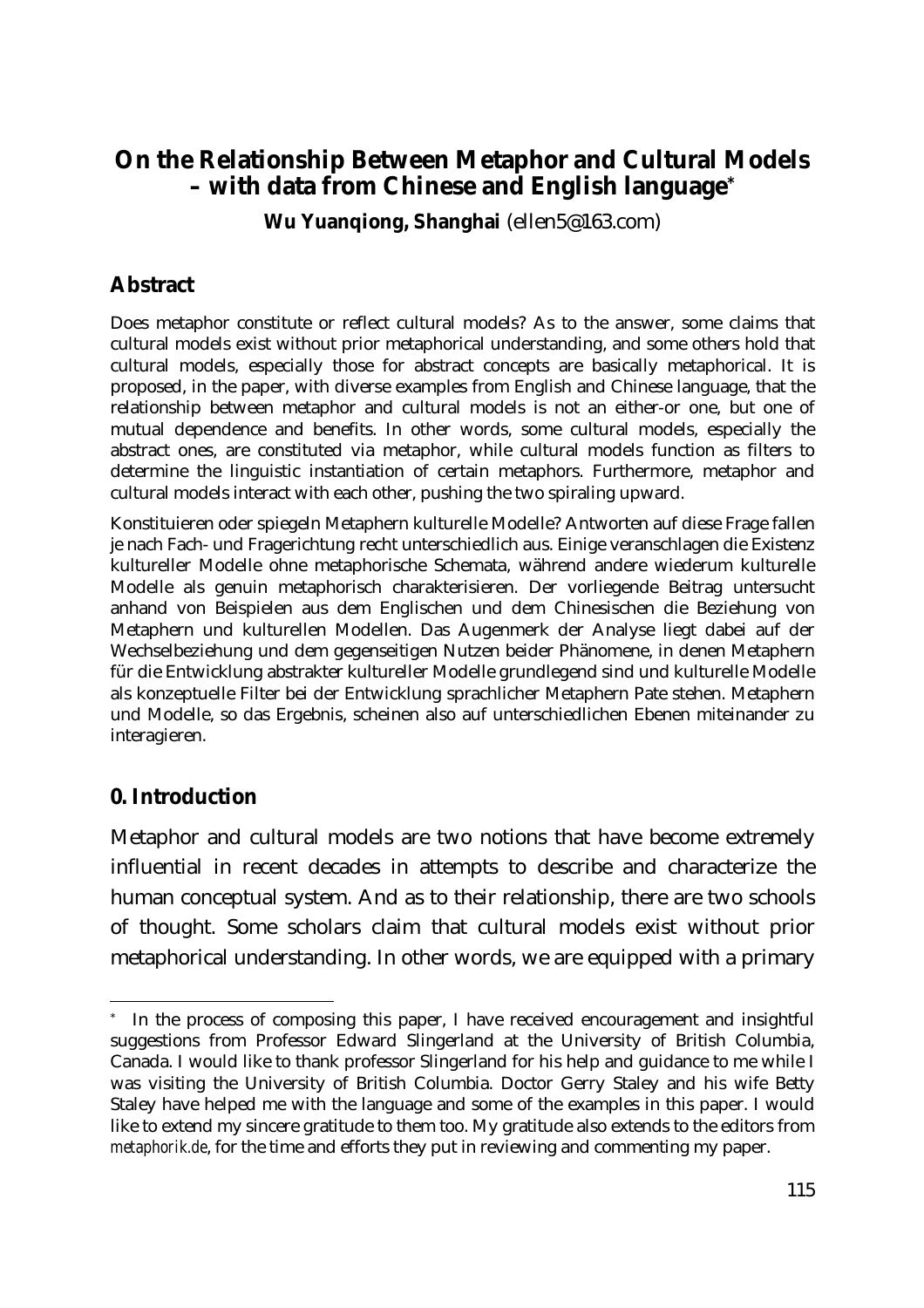literal understanding of cultural models (e.g. Quinn 1991). Others, however, hold that cultural models, especially those for abstract concepts are inherently metaphorical; that is, they are constituted by metaphor. (e.g. Lakoff/Johnson 1980; Lakoff/Kövecses 1987). Thus, the question remains: what is the relationship between metaphor and cultural models? Does metaphor constitute or merely reflect cultural models?

As cognitive linguists have illustrated that metaphors are rooted in our bodily experience. Here, "bodily experience" should be interpreted as "referring to our bodily function and interaction with the outside physical world, and our knowledge so derived" (Ning Yu 1998: 43). However, the bodily experience can only tell what possible metaphors are. According to Ning Yu (ibid), whether these potential metaphors are actually selected in a given culture is largely dependent upon the cultural models shared by individuals living in this culture. So, our focus will go to the examination of the different linguistic manifestations of metaphors in English and in Chinese, to have a look at the corresponding cultural models. As to the linguistic data, we have mainly utilized those spoken daily by English or Chinese speakers. If the data are derived from dictionaries or other researchers, we reveal the source of quotation. Moreover, each metaphorical expression is shown in bold type. By doing this, the author intends to contribute some knowledge to the above-mentioned discussion about the relationship between metaphor and cultural models from the perspectives of English and Chinese. The belief is that the relationship between the two is not an either-or-one, but a bilateral one. That is, they are interactive in that some cultural models, especially those for abstract concepts, are largely conceptualized metaphorically, while on the other hand what linguistic manifestations are in practical use in different languages is determined by the corresponding cultural models. As Basso (1976: 117) once said:

FOR IT IS IN METAPHOR, PERHAPS MORE DRAMATICALLY THAN IN ANY OTHER FORM OF SYMBOLIC EXPRESSION, THAT LANGUAGE AND CULTURE COME TOGETHER AND DISPLAY THEIR FUNDAMENTAL INSEPARABILITY. A THEORY OF ONE THAT EXCLUDES THE OTHER WILL INEVITABLY DO DAMAGE TO BOTH.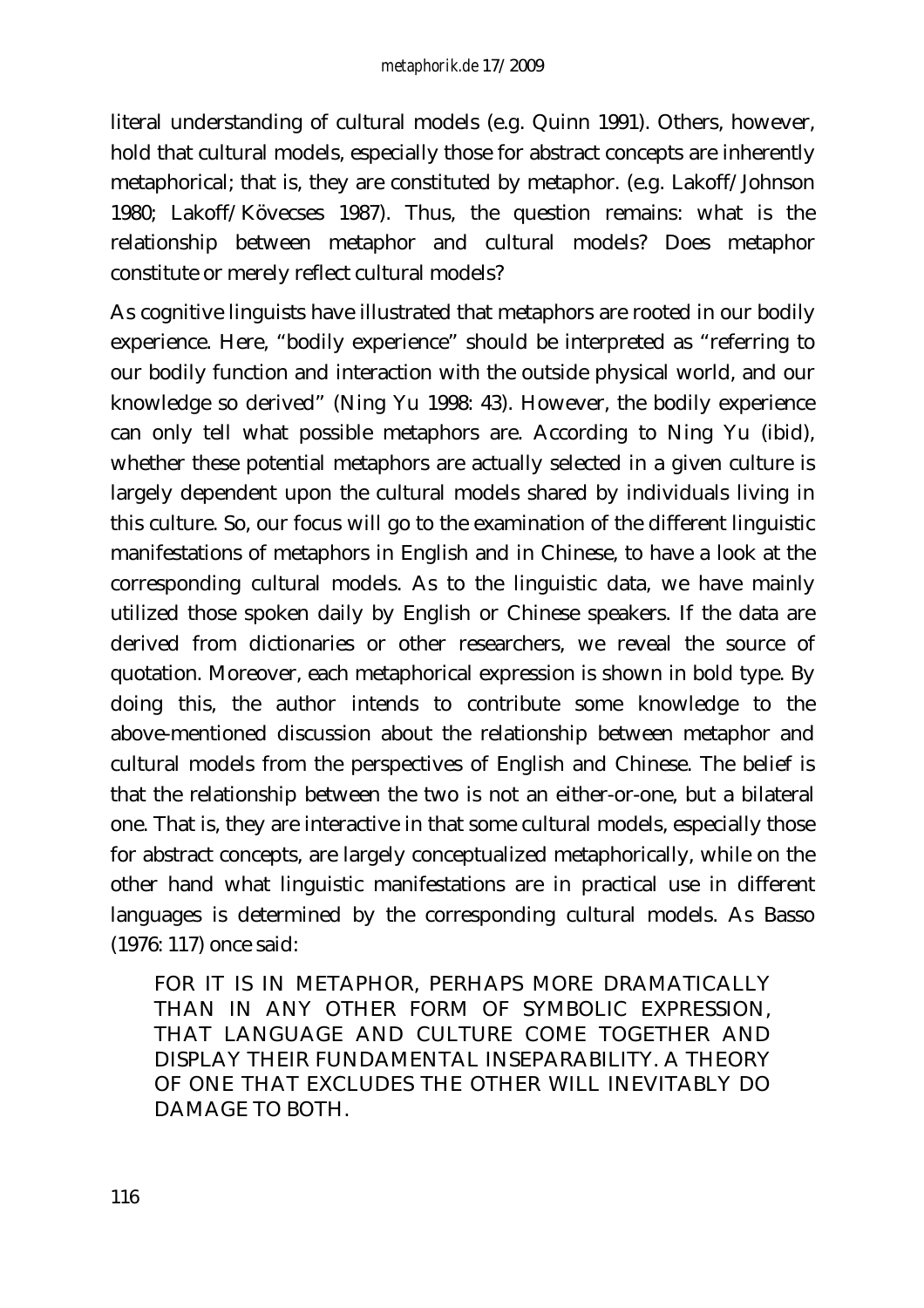Moreover, by offering new ways of looking at things, metaphor enriches the cultural models. Thus, metaphor and cultural models move into a new circle of mutual influence. In this paper, we firstly focus on the conceptualizations of such cultural models as time and emotions that are metaphorically constituted. Then we move on to the point that cultural models determine the manifestation of metaphor in language. Finally, we intend to prove that metaphor and cultural models interact with each other, thus pushing them both forward.

# **1. Metaphorical Cultural Models**

According to Naomi Quinn, cultural models are "presupposed, taken-for-granted models of the world that are popularly shared by the members of a society and that play an enormous role in their understanding of that world and their behavior in it" (Quinn/Holland 1987: 4). In both English and Chinese, the linguistic evidence shows that some cultural models are metaphorically conceptualized.

### **1.1 Metaphors on temporal concepts**

#### **1.1.1 Time as space metaphors**

Space and time have been "the subjects of serious study down the ages. From ancient days to modern times, philosophers and scientists have spoken or written extensively on the subjects from different standpoints, although no final conclusion or consensus has been reached" (Ning Yu 1998: 83). However, one thing is clear, that is space and time are concepts very tightly interwoven with each other. They are so closely tied to each other that the coordinate phrase is sometimes reduced to a coordinate compound, such as "space-time" in English and "时空" in Chinese. Despite the fact that space and time are treated as parallel conceptually and linguistically, they do not seem to stand on a completely equal footing. That is, temporal concepts are always expressed metaphorically via spatial concepts, not vice versa.

#### **Time as space in English**

Lakoff (1990, 1993, 1994) has noticed that time in English is conceptualized in terms of space. That is, the understanding of time can be reached by the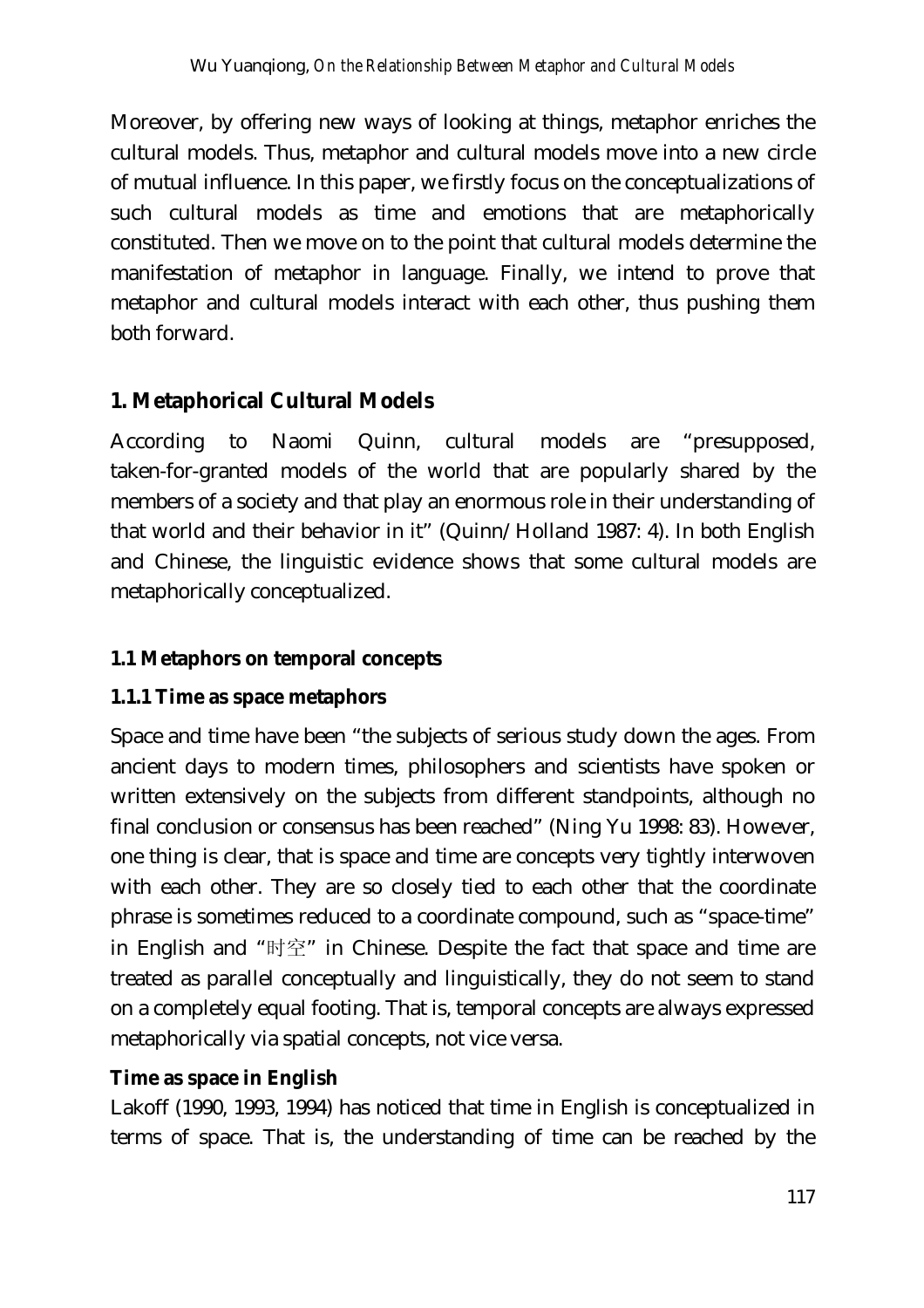human being's experiencing of space. It gives rise to a lot of temporal metaphors such as (Lakoff 1993):

### **(1) Time passing is motion of an object**

- *a. Thanksgiving is coming up on us.*
- *b. Time is flying by.*
- *c. The time has passed when…*
- *d. It's getting closer to bedtime.*
- *e. Christmas is around the corner.*
- *f. If winter comes, can spring be far behind?*

#### **(2) Time passing is motion over a landscape**

- *a. We're coming up on Christmas.*
- *b. We're getting close to Christmas.*

The above examples are instances of mappings from the space domain onto the time domain under the central conceptual metaphor TIME PASSING IS MOTION in English. They show how abstract inferences of time are actually metaphorical versions of spatial inferences, which can be summarized by a single conceptual metaphor.

#### **Time as space in Chinese**

In Chinese, the lexical items in the time domain are also systematically conceptualized via motion in space. For example, in Chinese, there are phrases like:

**(3)** 

- *a.* 春天来临。(The spring is coming.)
- *b.* 冬天过去<sub>*c*</sub> (The winter has passed.)
- *c.* 二十一世纪到来了。(The 21st century arrives.)

On the other hand, Chinese temporal metaphors differ from those in English in that, firstly, a great number of temporal concepts are understood via the Chinese localizers such as " $\pm$ "(above, up) and " $\mp$ " (below, down), " $\sharp$ ji" (front, ahead) and "后" (after, behind, back), which does not occur so often in English: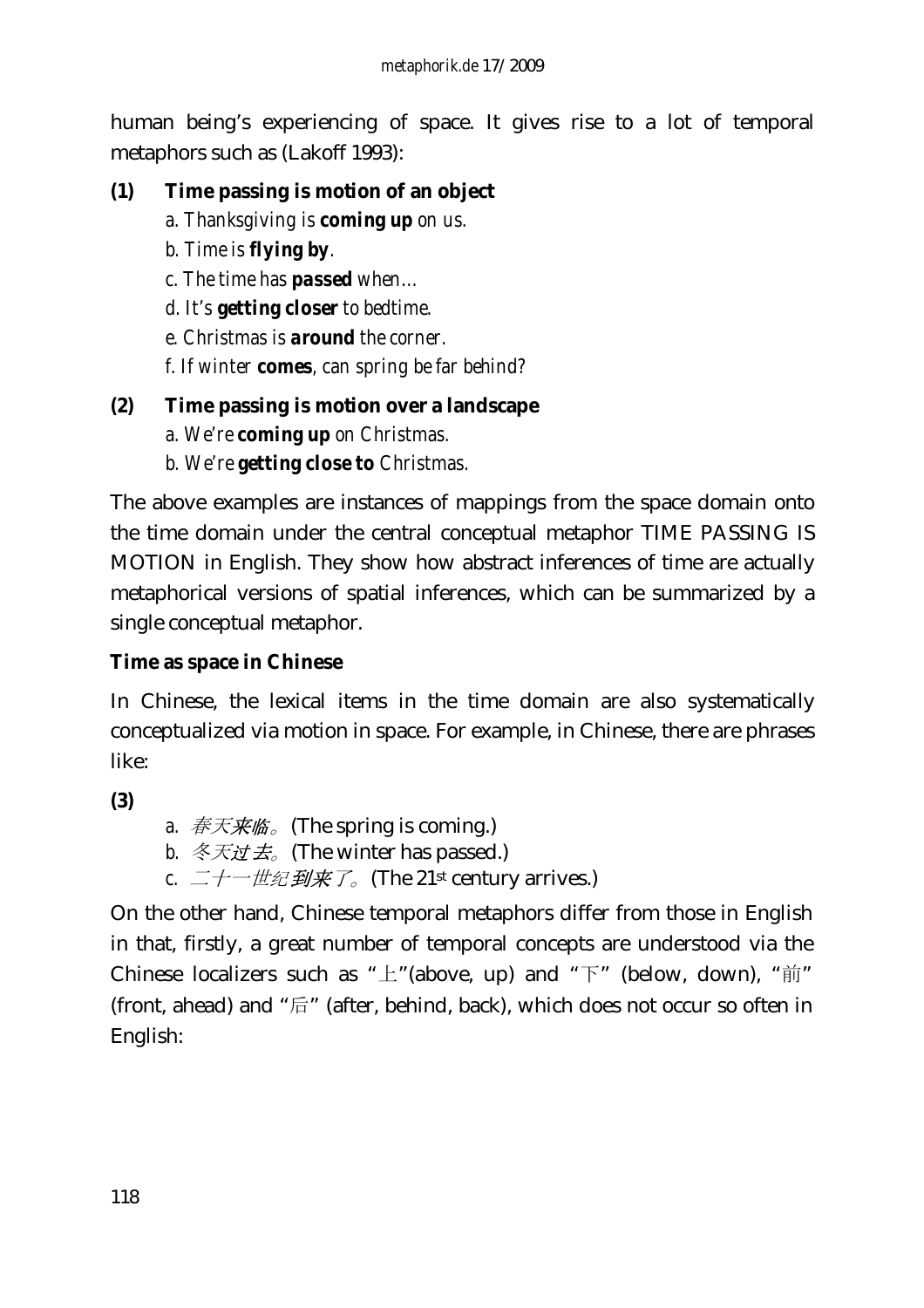- **(4)** 上
	- *a.*  $L \neq \#$  (the first half of the year)
	- *b.*  $L \hat{\wedge} H$  ( last month)
	- *c.*  $L \neq \bar{\mathcal{R}}$  (before midnight)
- **(5)** 下
	- *a.*  $\overline{F} \# \#$  (the second half of the year)
	- *b.* 下个月 (next month)
	- *c.* 下半夜 (after midnight)
- **(6)** 前
	- *a.*  $\mathcal{L} \neq \mathcal{H}$  (several years ago)
	- *b.* 午饭前 (before lunch)
	- *c.* 春节前 (before Spring Festival)
	- *d.* 前辈 (ascendant)
- **(7)** 后
	- *a.*  $\mathcal{L} \# \mathcal{F}$  (a few years later)
	- *b.* 午饭后 (after lunch)
	- *c.* 春节后 (after Spring Festival)
	- d. 后代 (descendant)

It is noted that in the above examples, all the spatial concepts indicating upper part or front of an object are used to refer to earlier time, such as "上"(above or upper), "前" (before), while those indicating lower part or bottom of an object to later time, such as "下" (below or under), "后" (back). Besides, Chinese language also offers examples of combining localizers such as " $\pm$ " and " $\overline{F}$ ", " 前" and "后", and sometimes even "左" (right) and "右" (left) to refer to time concepts.

**(8)** 前后

*a.* 春节前后 (during the Spring Festival)

 *b.* 这项工程从动工到完成前后仅用了半年时间。(This project, from the day it was launched to the day it was completed, takes only half a year.)

**(9)** 上下

孩子考上大学,全家上上下下都很高兴。 (The child was accepted by a university, the whole family, old and young, are extremely pleased.)

**(10)** 左右 年纪在 *30* 岁左右 (about 30 years old)

Secondly, body-part terms, or body-part terms together with spatial terms, are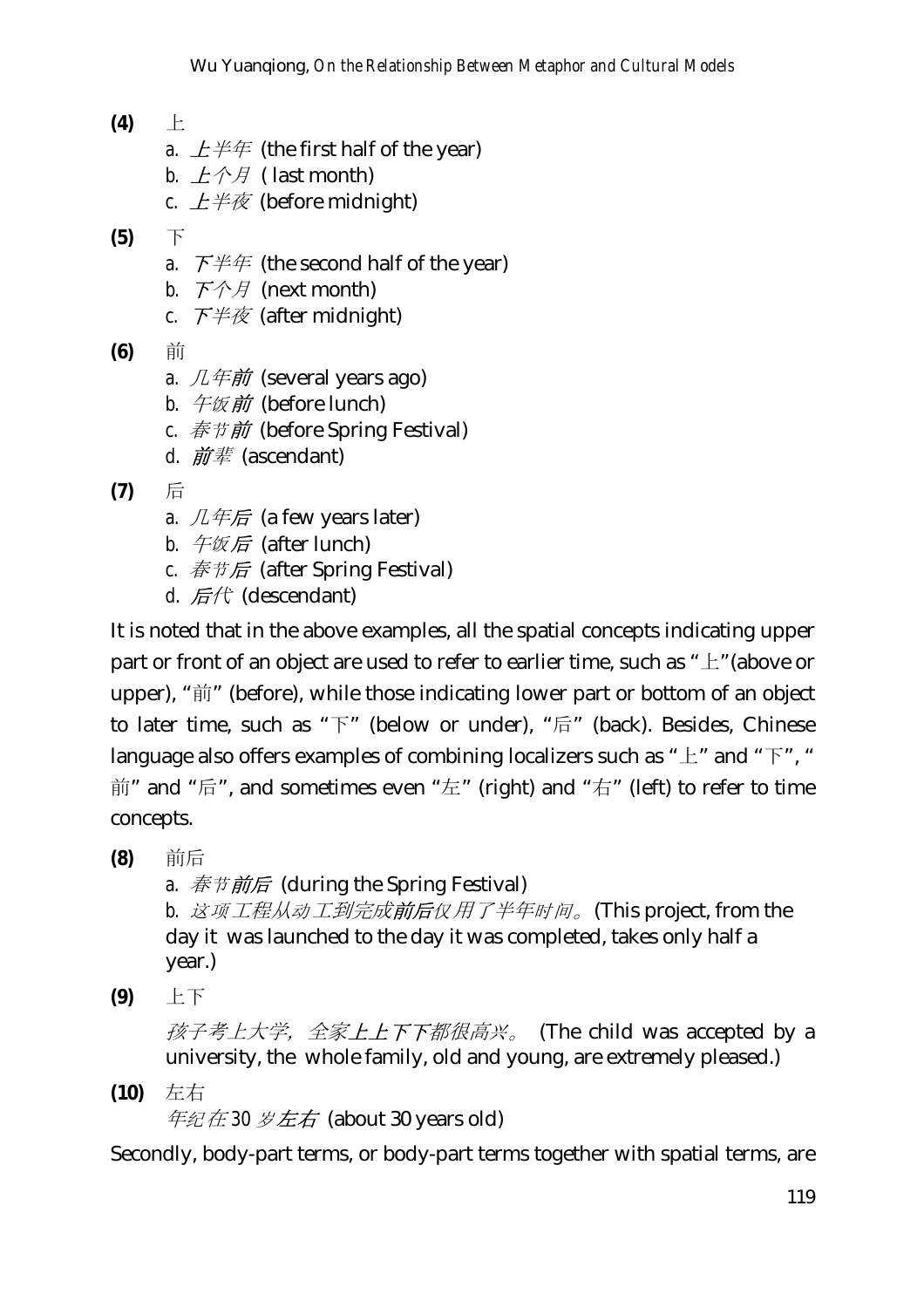used in temporal understanding in Chinese, which also seldom occurs in English. For instance:

**(11)**

*a.*  $\overrightarrow{H} \not\leq \mathcal{H}$  (the beginning of a month)

*b.*  $\# \cancel{\mathcal{F}} \mathcal{L}$  (the beginning of a year)

**(12)**

*a.* 我们不能只顾眼前,不顾将来。 (We must not think of the present and neglect the future.)

*b.* 日前是农忙季节。 (Now it is the busy season in farming.)

By saying that the localizers, or localizers together with body-part terms are more often used in Chinese does not mean that they are not used in English at all. The problem is that they are not as abundant in English as in Chinese. For example, in English, there are phrases like "afternoon", "look forward into the future", "look back into the past" etc., while the body-part terms are seldom found to refer to temporal concepts in English.

It is argued that this spatial conceptualization of time may be due to our cognitive correspondences between spatial and temporal concepts which are actually based on our bodily experience in the physical world. As humans, according to Ning Yu (1998: 111), "we have upright or vertical bodies, with our heads up and feet down. When we lie down on stomach, we normally move in the direction of head rather than feet. So our heads become fronts just like the fronts of any moving objects, such as cars, trains, planes, and so forth. Moreover, the fronts of moving objects usually pass a particular point in space first, thus they are earlier in time than backs". This argument is true to some extent. However, in Chinese we also use the "front" concept to refer to a later time — future, as in "前途 (front road)" (future), which is contradictory to this argument. Of course, contradiction can always be found in any discussion.

In spite of the diverse differences, one thing is clear. That is, such a commonly used concept of time is understood metaphorically via spatial concepts, not vice versa. This asymmetrical relationship between the twin notions of space and time is evidenced by the sequence of their development in human history in general, and in individual growth in particular. In human history, according to Akhundov (1986) (quote from Ning Yu 1998: 85), the conceptions of spatial relations are developed far earlier than those of temporal relations; in the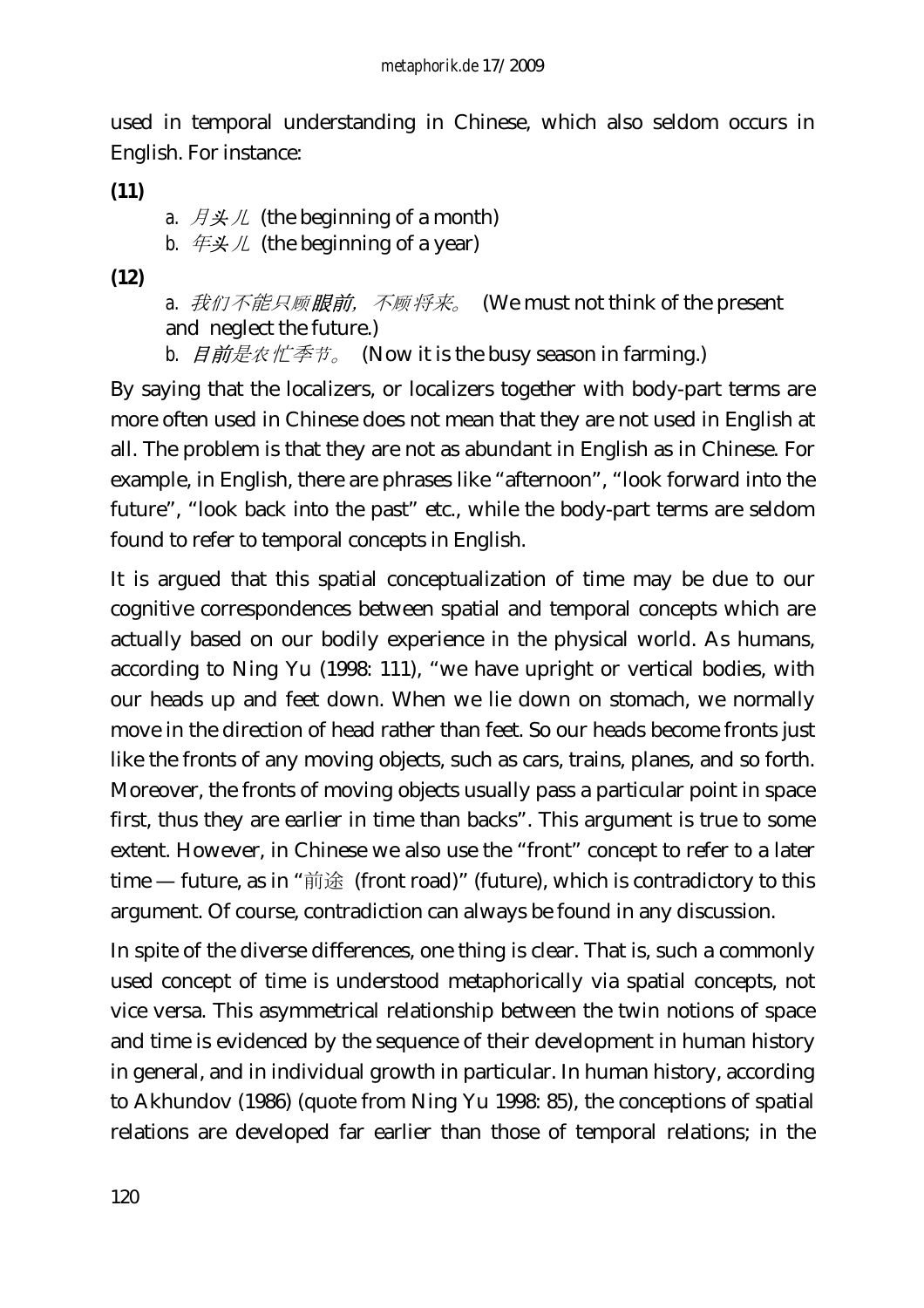process of individual growth, the conceptions of spatial relations are again acquired before those of temporal relations. Another reason for this asymmetrical relationship is that we can actually see and touch space, but not time. This asymmetrical relationship between the twin notions reflects our conceptual pattern of understanding the abstract or not-easy-to-access concepts metaphorically via the concrete or easy-to-access concepts.

#### **1.1.2 Time as money metaphor**

In Western society, with the development of modern industries, people realize that they can produce more products if they make good use of time, which will lead to more money or profits in return. This experience of industrial life gives rise to the now commonly accepted conceptual model of "time is money", which further gives rise to a system of new metaphors in modern Western culture.

- **(13)** Time is money
	- *a. You are wasting my time. b. That flat tire cost me an hour. c. I've invested a lot of time in her. d. You're running out of time. e. You need to budget your time. f. You don't use your time profitably.* (Lakoff/Johnson 1980:7-8)

Comparatively speaking, all these metaphorical expressions are new in modern times and they provide a new way of looking at the time concept, which reflects the dynamic property of both cultural models and metaphors.

In Chinese, we have an ancient saying that "一寸光阴一寸金, 寸金难买寸光阴", in which the concept of time is metaphorically expressed via precious gold, a hard currency. However, the original gold-related concept of time had nothing to do with commercial industry or exchange. It originated from the traditional Chinese virtue of "学而优则仕", which means to study assiduously to be qualified to take office in the official-oriented Chinese society. On the other hand, this ancient saying has got new interpretations in modern times, that is, "时间就是金钱", which is completely the same with the English correspondent "time is money".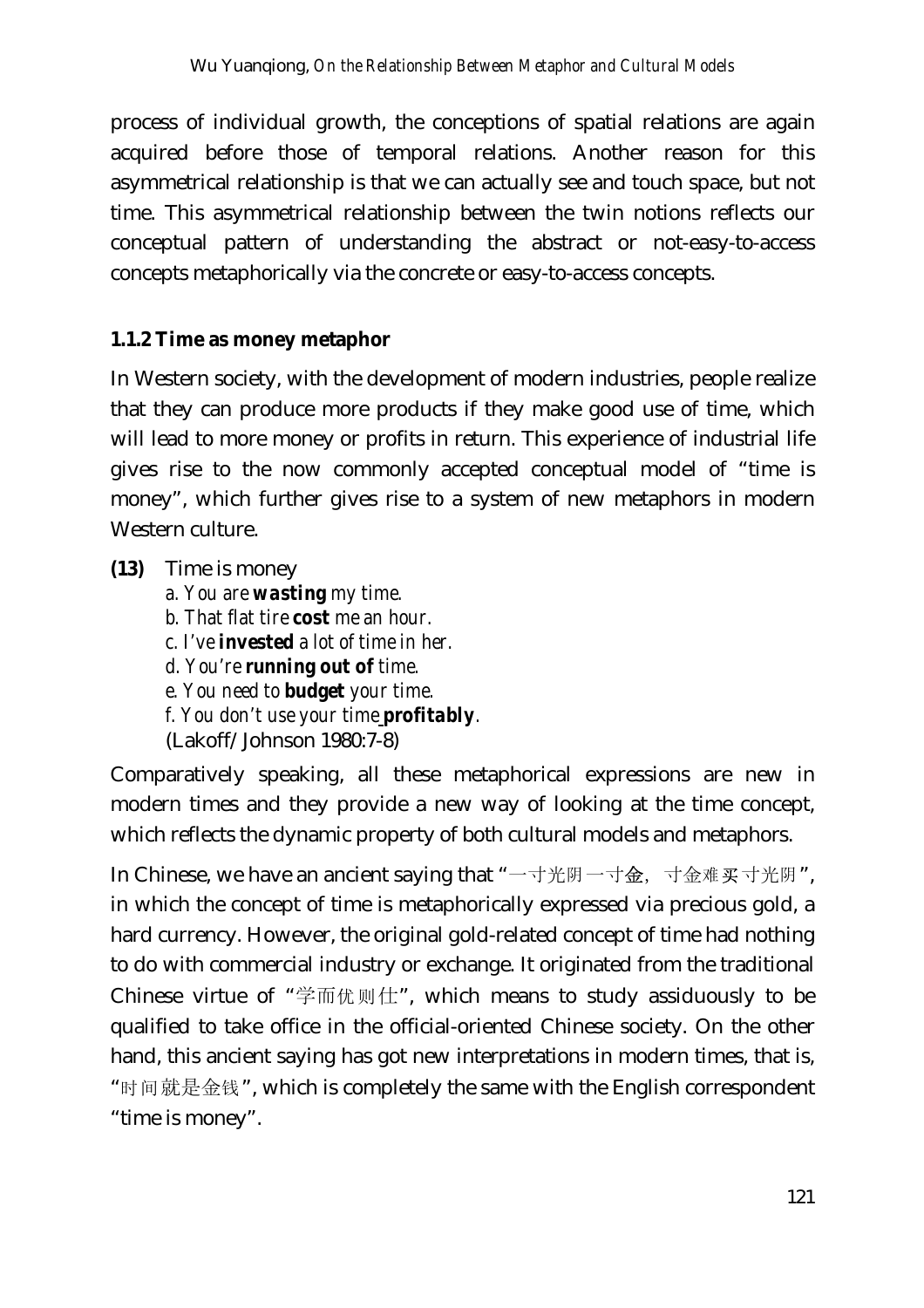From the above two paragraphs, it is obvious that in modern times, people usually look at time metaphorically to express its value in the present world. By saying so, I do not mean that this is the only way for human beings to conceptualize time. It is true to Chinese culture and Western culture. It must also be true that there are cultures where time is metaphorically understood via other objects. With the increasing popularity of English as a world language, the metaphor "time is money" will definitely be felt by more cultures in the world.

### **1.2 Emotion metaphors**

#### **Emotion metaphors in English**

In English, extensive studies have been made on the function of metaphor in the conceptualization of emotions — one of the most central and pervasive aspects of human experience (Fesmire 1994, Kövecses 1986, 1988, 1990a, 1990b, 1991, Lakoff/Johnson 1980, Lakoff/Kövecses 1987). A central claim of these studies is that human emotions, which are abstract in nature, thus elusive and transient, are to a great extent conceptualized and expressed via metaphor grounded in bodily experiences. Given the limit of time and efforts, the current discussion of emotion metaphor is mainly focused on anger metaphors. For example, there are anger metaphors in English as follows:

- **(14)** Anger is a hot fluid in a container. *a. His pent-up anger welled up inside of him. b. Jim's just blowing off steam c. He was bursting with anger. d. She blew up at me.*
- **(15)** Anger is fire
	- *a. She is doing a slow burn.*
	- *b. He is burning with anger.*
	- *c. The insincere apology added fuel to the fire.*

According to Gibbs (1996), central to human beings' understanding of the conceptual metaphor ANGER IS HEATED FLUID IN A CONTAINER is the "direct physical experience" of containment. People have strong kinesthetic experiences of bodily containment, ranging from situations in which their bodies are in and out of containers (such as bathtubs, beds, rooms or houses), to experience of their bodies as containers where substances enter and exit. An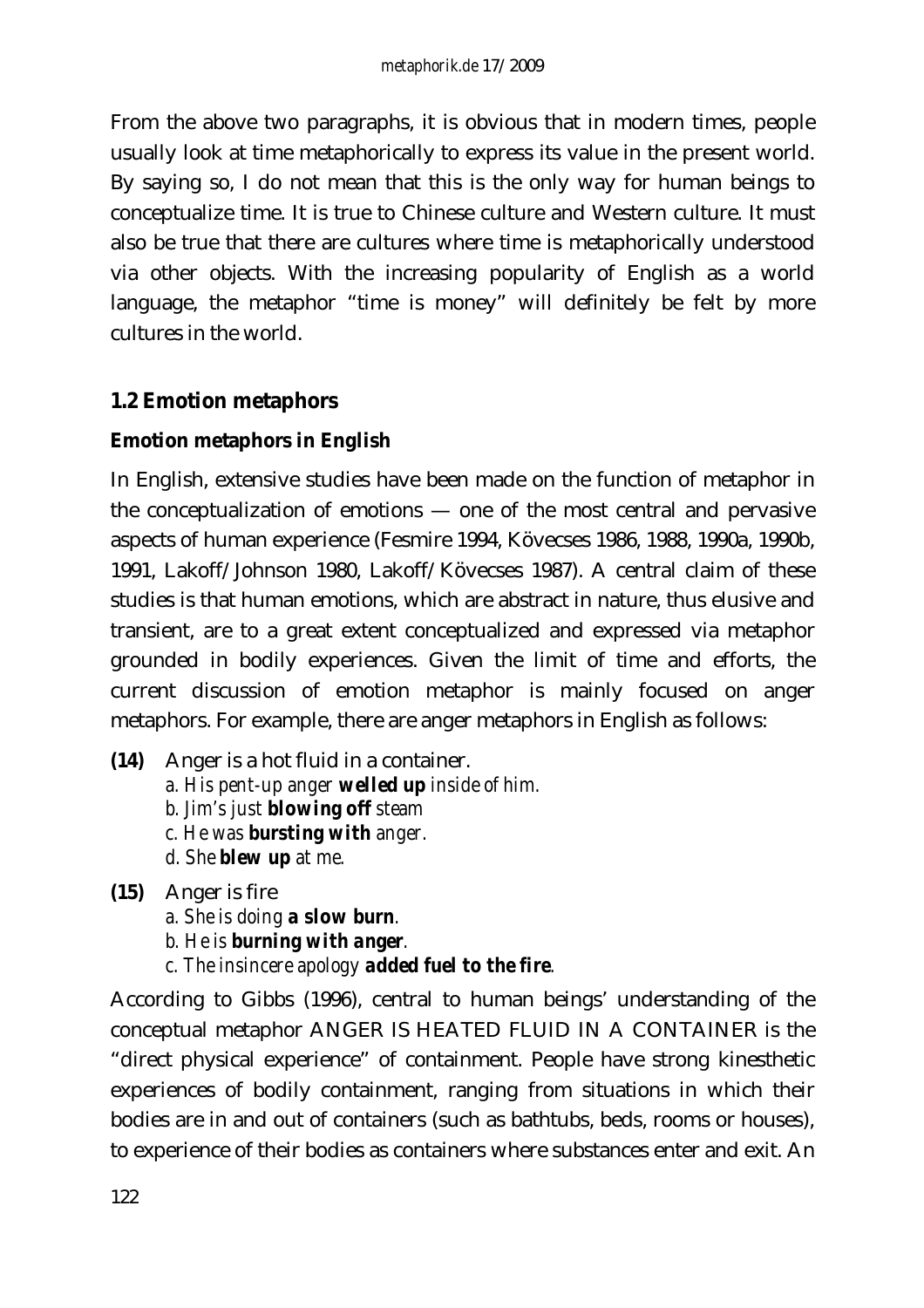important part of bodily containment is the experience of bodies being filled with liquids, including stomach fluids, blood and sweat. These various, recurring bodily experiences are metaphorically elaborated in a large number of abstract domains of experience (e.g. concepts about emotions, the mind, linguistic meaning, moral obligations, and social institutions). For instance, the conceptual metaphor ANGER IS HEATED FLUID IN A CONTAINER takes the image schema for CONTAINMENT as part of its source domain and maps this image-schematic structure onto anger, which gives rise to a number of interesting entailments. Thus, people know that when the intensity of anger increases, the fluid in the container rises (e.g. his pent-up anger welled up inside him), that intense heat produces steam and this creates pressure in the container (e.g. Bill is getting hot under the collar, Jim's just blowing off steam, and He was bursting with anger), and that when the pressure of the container becomes too high, the container explodes (e.g. She blew up at me). So is the case with "Anger is fire" metaphor. Thus, it can be said that without the metaphorical mapping of bodily containment and fire experience onto anger experience, it would be extremely difficult to explain the anger concepts. Moreover, it is important to point out that the "fire" and "hot fluid" anger metaphors in English are unified under the general concept metaphor "anger is heat".

#### **Emotion metaphors in Chinese**

While the above-mentioned argument is based on the evidences founded in English, it is actually true to the emotion metaphors in Chinese. For example, in Chinese we have anger metaphors as the following:

- **(16)** 生气是火 (anger is fire)
	- *a.* 别惹我发火*!* (Don't cause me to lose my temper.)
	- *b.* 他大动肝火。 (He flew into a rage.)
	- *c.*  $\hat{\mu}\hat{\mu}\times\hat{\mathcal{H}}$  (He flared up with anger.)
	- d.  $\Delta \text{E}$  **他是火性子**。 (He is easy to lose temper.)

The interesting thing is that, under the general metaphorical concept of "Anger is heat", there is a concept of "Anger is gas in a container", instead of "Anger is a hot fluid in a container", in Chinese:

**(17)** 生气是气 (Anger is gas in a container.) *a.* 她脾气很大。 (She is hot-tempered.)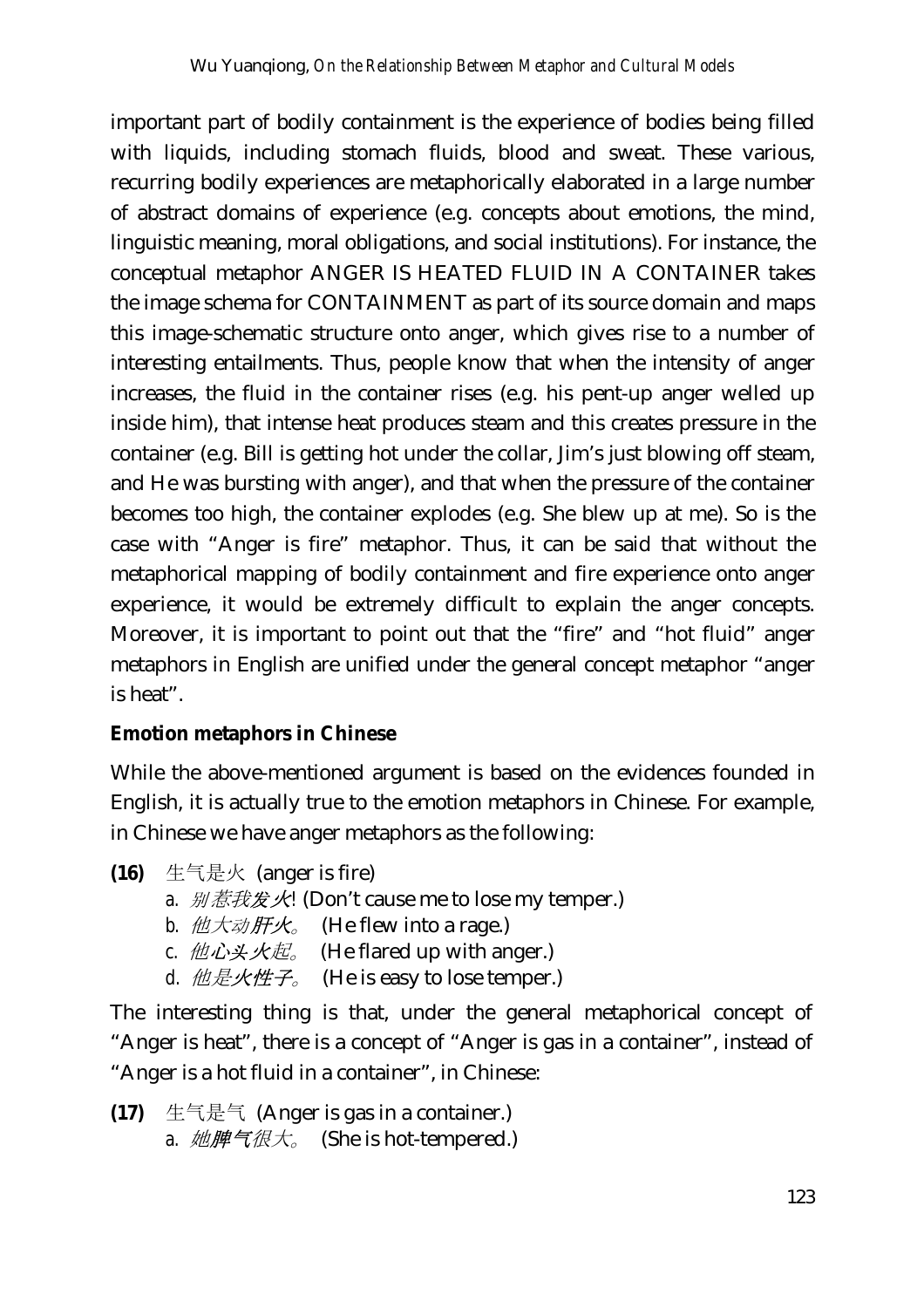- *b.* 她憋了一肚子气。 (She was filled up with pent-up anger.)
- *c.* 他正在气头上<sub>。</sub> (He is at the top of his anger.)
- *d.* 他气鼓鼓的。 (He's inflated with anger.)
- $e.$  他拿我出气。 (He vented his anger on me.)

It is obvious that there are metaphorical concepts of "Anger is heat" in both English and Chinese, thus, the author believes that the physical effects of anger might be universal among all human beings, because all cultures are built around biological, psychological, and social characteristics common to all mankind. However, we have "Anger is gas in a container" metaphor in Chinese; English has "Anger is a hot fluid in a container". This diversity indicates cultural models do come in and influence the selection of linguistic expressions for a particular physical experience. This is what is going to be talked about in the next part.

Thus far, we can see that, though sometimes different in linguistic manifestations, cultural models, especially abstract ones, are basically conceptualized metaphorically. Or to put it another way, metaphor plays an indispensable role in the constitution of cultural models.

### **2. Cultural Models as Filters**

Ning Yu (1998:43) points out, though metaphors are grounded in our embodied experience, the "bodily experience can only tell what possible metaphors are. Whether these potential metaphors are actually selected in a given culture is largely dependent upon the cultural models shared by individuals living in this culture". In other words, cultural models function as filters in the selection of metaphors. Particular metaphors are selected by speakers, and are favored by these speakers, just because they provide satisfying mappings onto already existing cultural understandings. As it shows in the former section that though the experience of "Anger is heat" is common both in English and in Chinese, one of its subversions takes on different looks in these two languages. That is, it takes the appearance of "Anger is gas" in Chinese, while "Anger is a hot fluid in a container" in English. Ning Yu explains the difference by referring to the theories of Chinese medicine—which form cognitive or cultural models underlying the metaphorical conceptualization in Chinese. According to traditional Chinese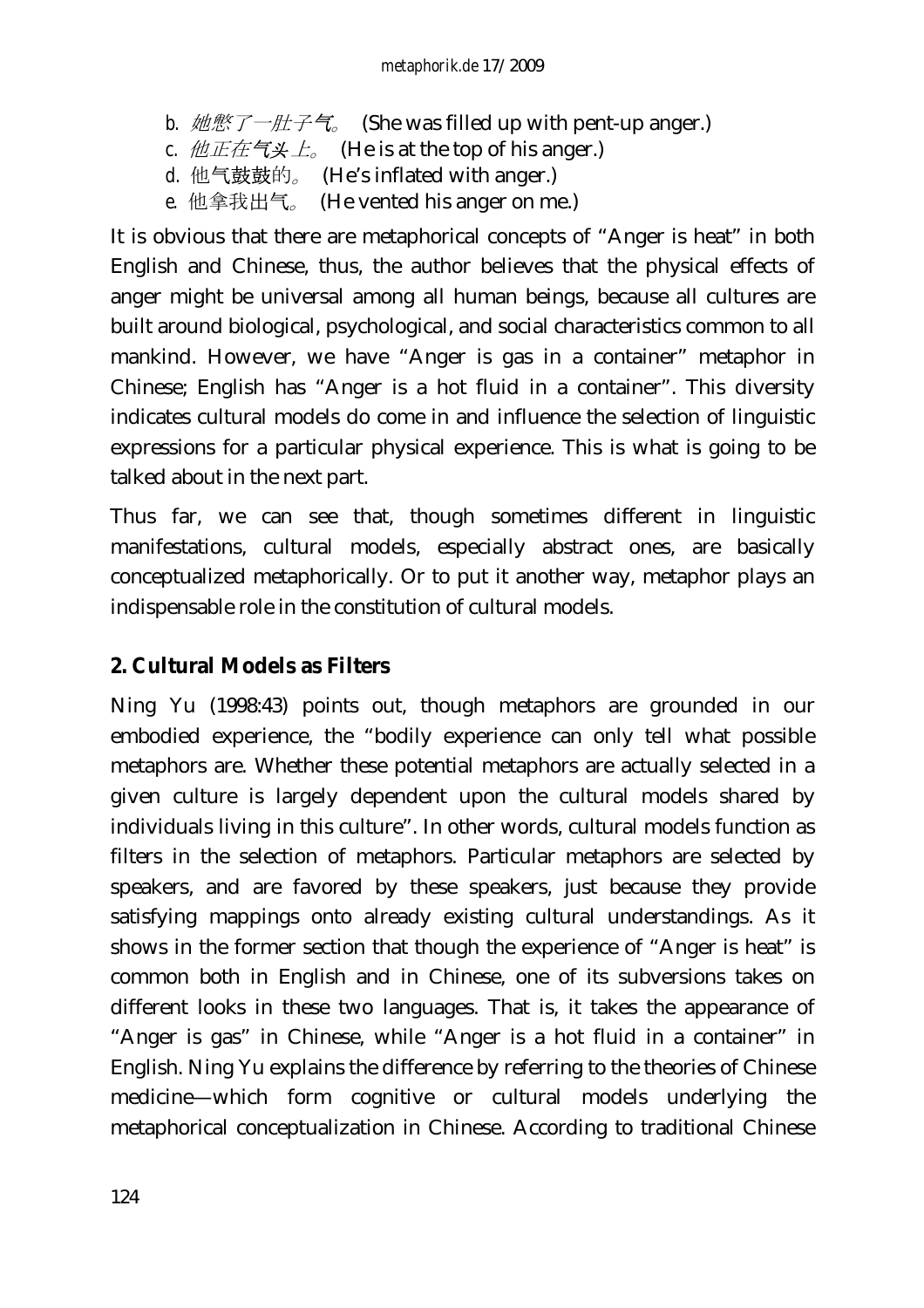medicine, the human body is composed of three basic substances:  $\pm$  (gas),  $\pm$ (blood), and 体液 (fluids other than blood), which serve as the basis for the function of the organs, tissues, and so forth. The so-called " $\equiv$ " is "the moving but invisible, nutritive substance which functions as the motive power for the physiological movement of internal organs" (Chen 1989b:1010) (quote from Ning Yu 1998:71). Whenever  $\leq$  is locally impeded, it will affect the circulation of blood and local pain may occur as a result of increased internal pressure in that area. The causes for the impediment of circulation of  $\in$  are various, but negative emotions, such as anger, are believed to be the most significant one, as is expressed in the phrase "气大伤身" (rages do harm to health).

From this example, we can see the reason why " $\leq$ " is chosen over " $\mathcal{K}$ " in Chinese anger metaphors: it is the cultural models that make themselves felt; or to put it another way, metaphors are selected out to fit pre-existing cultural models. In what follows, the author will have a close look at the cultural preference for certain metaphors. The objective is to make a comparative study of the different linguistic manifestations of metaphors in English and Chinese, thus proving that the result of the culture-selecting metaphors must be reflected in the choice for what I.A. Richards (1936) calls "tenor" and "vehicle" in a metaphor. And the observation of data from both English and Chinese shows that there are two ways in which cultural models select metaphors.

#### **2.1 Metaphors determined by cultural universalities**

In both English and Chinese, there are a large number of metaphors with the same tenors or vehicles or both. In other words, the tenor or vehicle or both are totally correspondent with each other across the linguistic boundary of English and Chinese. Look at the following examples:

**(18)** Body parts

- *a. The head of the department =*这个部门的头
- *b.* At the **foot** of the mountain  $=$ 山脚下
- *c.* The *mouth* of the cave =  $\mathcal{M}$
- *d. The neck of a bottle =*瓶颈
- *e. The legs of a table =*桌腿

**(19)** General ecological features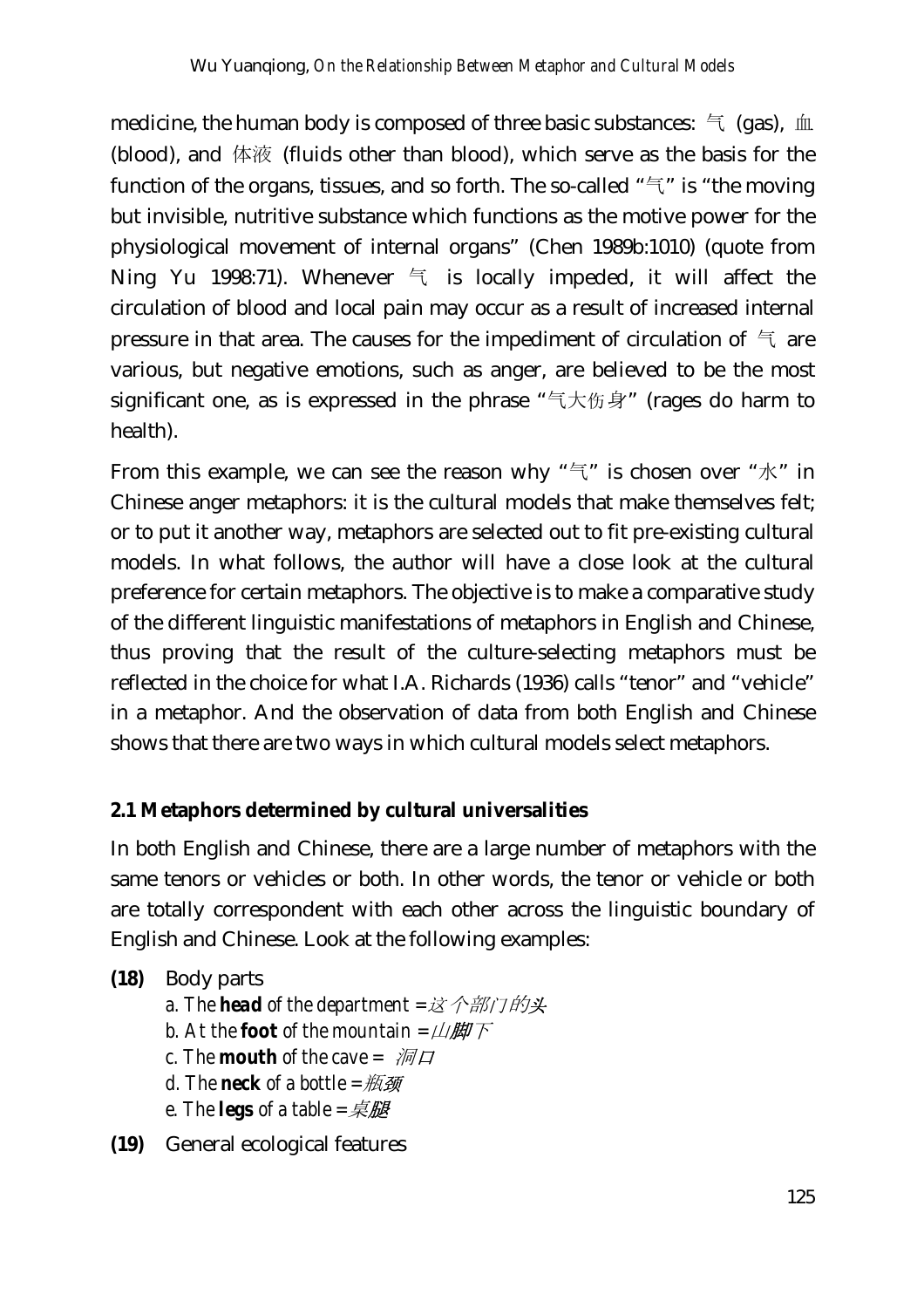*a. The love of money is the root of all evil =* 金钱乃万恶之根源 *b.* a ray of hope =  $\exists$ 线希望 *c. as though skating on thin ice =* 如履薄冰 *d. thunderous applause =*雷鸣般的掌声 *e. the daughter has made friend with a bad egg =*女儿和坏蛋交上了朋友 *f. a sweet girl =* 甜妞

# **(20)** Kinship

- *a. the father of literature =*文学之父 *b. mother* tongue =  $\frac{d}{dt}$ *c. art lovers =* 艺术的爱人
- *d. twin cities =* 姊妹城市
- **(21)** Human activities *a. There is always a lot of maneuverings behind the scenes before a new government is formed. =* 新一届政府组成以前总是有很多幕后操作。 *b. You are my walking dictionary. =* 你是我会走路的字典。

The complete correspondence between certain tenors and vehicles indicates that there are important similarities in these two cultures, perhaps in all cultures — similarities that, in Harry Hoijer's (1974:122) words, stem from the fact that "all cultures are built around biological, psychological, and social characteristics common to all mankind". In other words, as human beings, we all share and experience basically the same physical world, and we are all driven by the genetically determined cognitive faculties of eating, seeing and feeling, or doing things. These commonly shared experiences gives rise to cognitive universals as well as cultural universals and these universals are reflected in metaphors arising from them. That is, they give rise to the same manifestations of tenors and vehicles of metaphors in different cultural models.

#### **2.2 Metaphors determined by cultural relativity**

As I have shown that human understanding and reasoning are grounded in our embodied experience, and since basic bodily experience should be common among all human beings, it can be concluded that there exist cognitive universals, as well as cultural universals, which are reflected in metaphors arising thereby. On the other hand, as Ning Yu (1998:47) points out, "since bodily experience always interacts with specific physical, social, and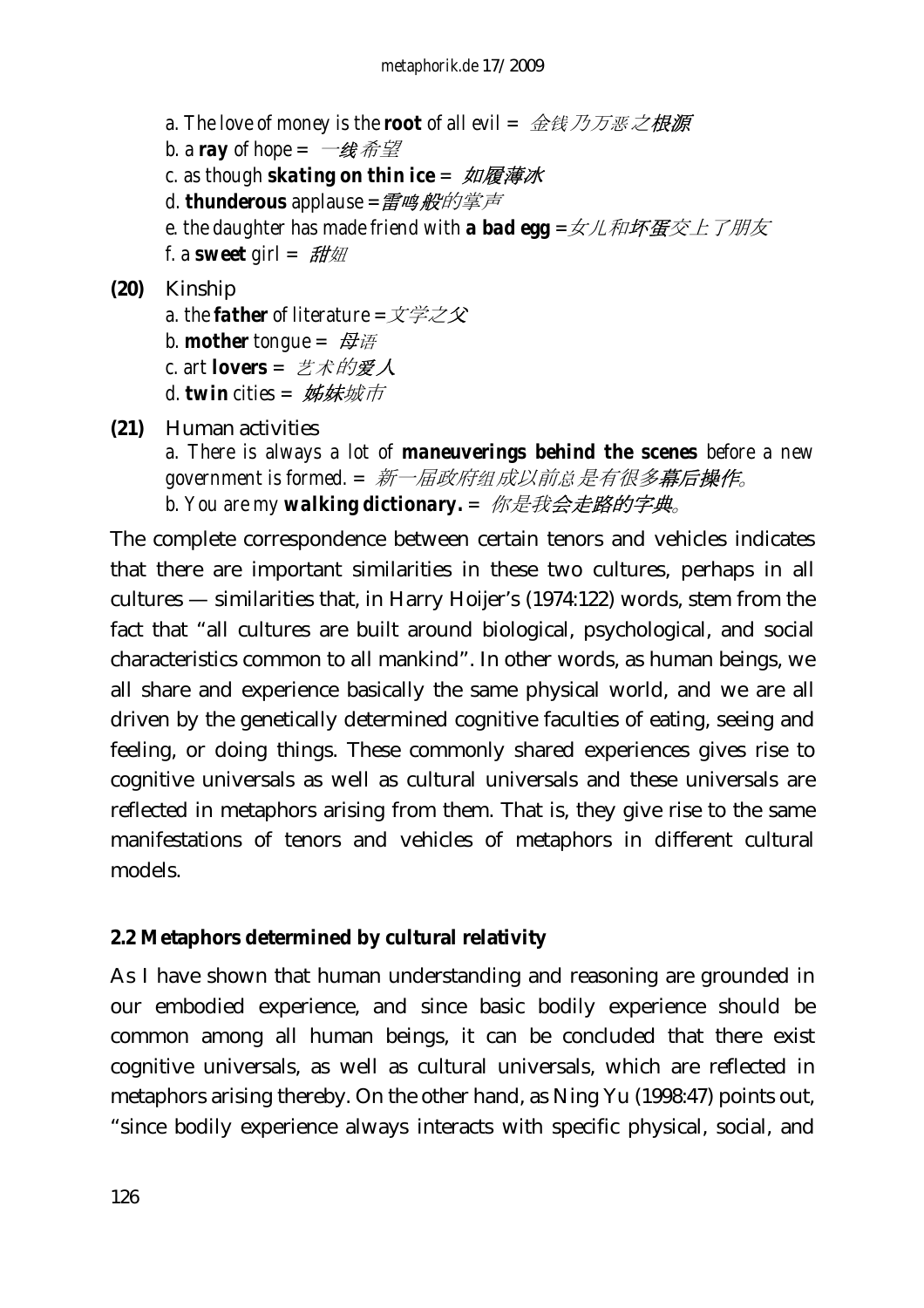cultural environments", it is also expected that there should be cognitive variations across cultures and languages, and these variations are instantiated in metaphors with the following features.

### **2.2.1 Differentiation of tenor vs. vehicle relationship**

Comparing the metaphors in English and in Chinese, it is not difficult to find out that there are metaphors whose tenors are the same, but expressed by different vehicles. For instance:

**(22)**

*a. He met his Waterloo. b.* 他处于四面楚歌的境地。

**(23)** 

*a. He is a Monday morning quarterback. b.* 他是事后诸葛亮。

In (22), the tenor, implied in the sentences, is failure. In English, it is expressed with the vehicle of Waterloo, a place where Napoleon I met his fatal defeat. But in Chinese, it is expressed with the vehicle of "四面楚歌", a concept originated from the war between Chu and Han — two warring states in ancient China. During the war, Xiang Yu, the overlord of Chu, was driven into a desperate state and defeated by Liu Bang, the overlord of Han. The story of Napoleon I gradually come to be a shared cultural heritage in the western countries, while the story of Xiang Yu become a part of cultural heritage in China. Thus, the same concept of "fatal defeat" is expressed metaphorically with different vehicles in English and in Chinese. In the similar vein, football is a popular sport in the west, and it is usually held on Sundays. In a football match, the quarterback functions as a general commanding an army. If a team loses, on Monday morning, at work, those who are knowledgeable about the game will say, "in a certain crucial situation, the quarterback should have called for a pass rather than opting to run with the ball". Thus, the expression "Monday morning quarterback" is usually regarded as being pejorative because Monday morning quarterback has no real qualifications to fill the role. And in Chinese culture, Zhu Geliang (诸葛亮), a statesman and strategist in the Three Kingdoms (220-280 AD), is well known for being insightful and resourceful. However, if Zhu Geliang only provides some comments or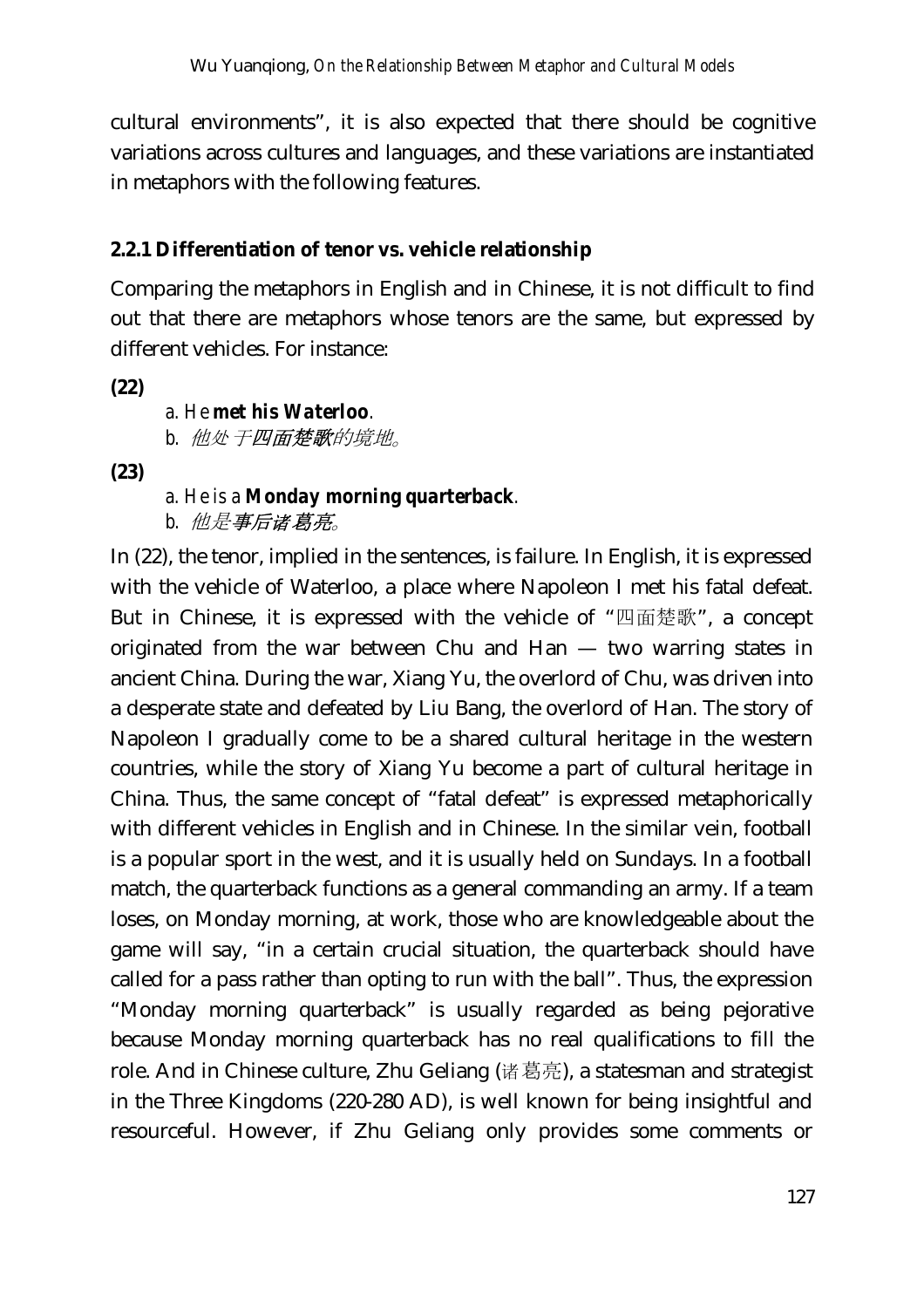suggestions afterwards, he does nothing to solve the problem, hence, no qualification to be a strategist or master. This leads to the use of different vehicles to refer to the same tenor "people of no qualification" in the metaphors in (23). From these two examples, we can see that though metaphors reflect the commonalities of human experience, they are at the same time interact with different cultural realities, thus we have metaphors with the same tenors expressed by different vehicles in English and Chinese.

Another manifestation of tenor vs. vehicle relationship is to use the same vehicles expressing different tenors. The reason for this is that, as human beings, we share a lot of things in the world, such as the same ecological features of raining and thundering, or same animals like tiger, horse, and chicken. However, different cultural realities give those commonly shared things different associated meanings. When these differently associated meanings are used in metaphors, we have metaphors with the same vehicles but different tenors. Let's turn to the following examples:

**(24)**

*a. He is a real dragon; you had better keep away from him.* (from Wu Ping 2001)

*b.* 这是家**龙头企业**。 (This is a leading enterprise.)

**(25)**

*a. You are a lucky dog.*

*b.* 痛打落水狗。 (Beat soundly the drowning dog.)

Both English and Chinese cultures share those animals like dragons, dogs, and bears, etc., while different cultural models give these animals differently associated meanings in these two languages. For example, dragon is regarded as a national totem in China, and it always carries the feeling of admirations. So, in (24:b), when Chinese use dragon to refer to an enterprise, it indicates that this enterprise is very good, and it functions as a model in the field. While in English, dragon is believed to be a fierce and violent monster that always spouts evil fire. When it is metaphorically used to refer to a person, it means that this person is fierce and violent, or evil, which is the implied meaning of (24:a). From this, we can see that it is the differently shared knowledge of the animal dragon in these two languages that gives rise to its differently associated meanings: symbol of goodness and happiness in Chinese, while that of evilness or violence in English. Similarly, dog is a pet animal in English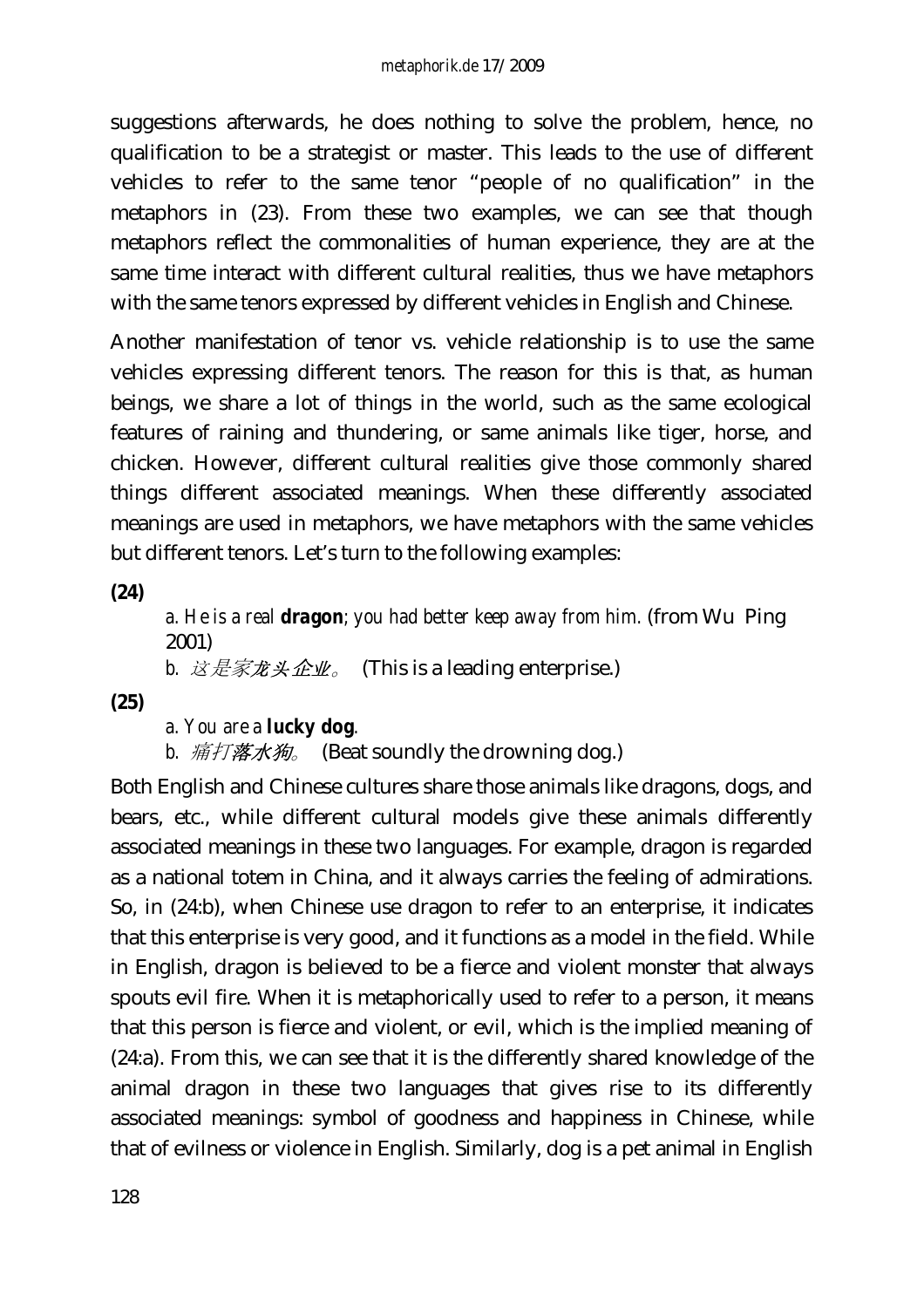culture, so it always carries tender feelings of love and affection as in (25:a). But in Chinese, though the dog sometimes functions as faithful doorkeepers, it is in most times suffering from bad reputation of being snobbish and obnoxious, so it becomes the target of righteous man. That is why Lu Xun uses the title "痛打落水狗" in his essay to attack the reactionaries. The reason for this difference is due to the different cultural models.

### **2.2.2 Linguistic bound metaphors**

While we say cultural realities select metaphors, the result might be metaphors with the same tenors expressed by different vehicles, or the ones with the same vehicles but different intended meanings. These two are illustrated in details in the above paragraphs. Besides this, there exists another type of culture-selecting manifestation of metaphors, that is, some vehicles appear only in one language, but absent in others. The reason for this is that the different cultural frameworks nurture unique ways of looking at things or reasoning. In Chinese, for example, Mount Tai is one of the Five Sacred Mountains (the Eastern Mountain—Mount Tai in Shandong Province, the Southern Mountain — Mount Heng (衡山) in Hunan Province, the Western Mountain—Mount Hua in Shaanxi Province, the Northern Mountain—Mount Heng (恒山) in Shanxi Province, and the Central Mountain—Mount Song in Henan Province) which are of vital importance in Chinese culture. Furthermore, east is always favored over other directions, so Mount Tai - the eastern Mountain - is of the greatest importance among the five. Based on this cultural reality, Mount Tai is often used as a symbol of great weight or importance, as in (26):

**(26)** 小人有眼不识泰山!一时冒犯兄长,望乞恕罪 (《水浒传》)。 (You are as famous as Mount Tai, but I failed to recognize you. I hope that you will forgive me for that blunder.)

Due to the importance of Mount Tai, the star over it enjoys great brightness, hence, importance, as in (27):

**(27)** 他是中国文学史的泰斗。 (He is as eminent as the star over Mount Tai—he is the foremost figure in Chinese Literature.)

In the above two examples, both Mount Tai and the star over it are metaphorically used to refer to persons of great importance or eminence. This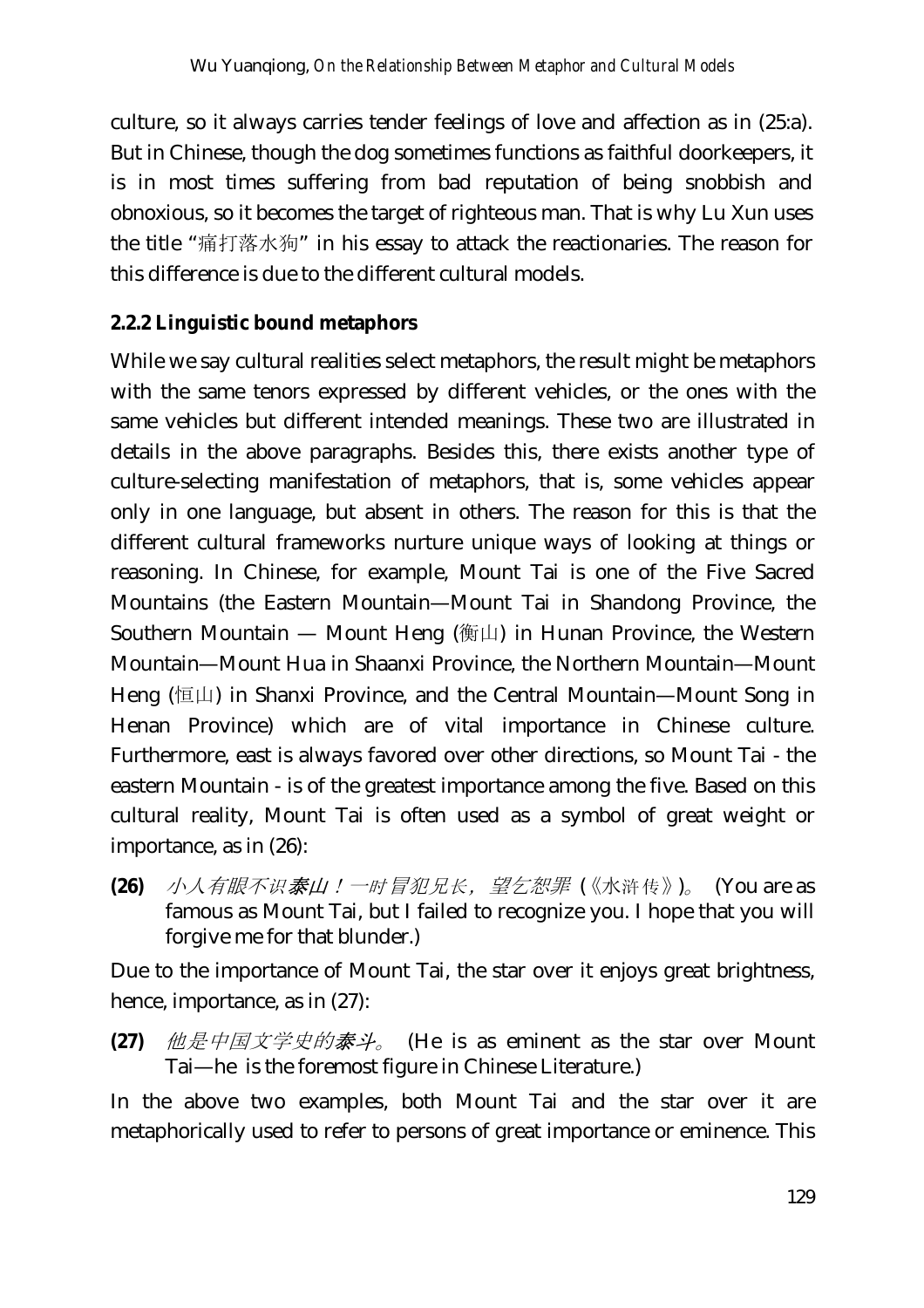metaphorical use of Mount Tai only exists in Chinese, for it is unique in Chinese culture.

In the same vein, there are metaphorically used concepts which are specific to English, as in "Geometry is his Achilles' heel". In this sentence, "Achilles' heel" is used as the vehicle of the tenor "the weak or vulnerable point of a person (organization, country, etc.)", and this metaphorical use does not exist in Chinese. This is due to the fact that the phrase "Achilles' heel", originating from Greek epic — an important constituting part of western culture. Since English and Chinese do not share the same cultural origins, the metaphorical use of "Achilles' heel" does not exist in Chinese.

From these examples, it is not difficult to notice that it is cultural specific models that determine vehicles which exist only in certain languages. And it is this kind of cultural-specific metaphors that cause the highest degree of difficulty in cross-cultural understanding.

# **3. Interaction of Metaphor and Cultural Models**

From the above two sections, it is obvious to see the relationship between metaphor and cultural models: each cannot exist without the other. Metaphor is an important constituting part of cultural models, and cultural models select the instantiation of metaphors. However, it is, like the egg and chicken argument, difficult to tell which comes first and which comes second. Furthermore, metaphor and cultural models always interact with each other, and this interaction leads to their mutual growth. In other words, metaphors, especially novel metaphors, possess the natural ability to enrich cultural models; while on the other hand, cultural models give rise to novel metaphors, thus, leading the growth of the two to spiraling upward. In the following, we will examine this interaction process in details.

Firstly, metaphors, especially novel metaphors, have the potentiality to provide fresh blood for our ways of thinking and reasoning, and may thus change our conceptual perspective of looking at things. According to Roger Tourangeau (1982:32), a novel metaphor may be novel in several senses: It may be phrased in an original way; it may offer an original view of its subjects; or it may make us see the relations between two domains in a new way. So,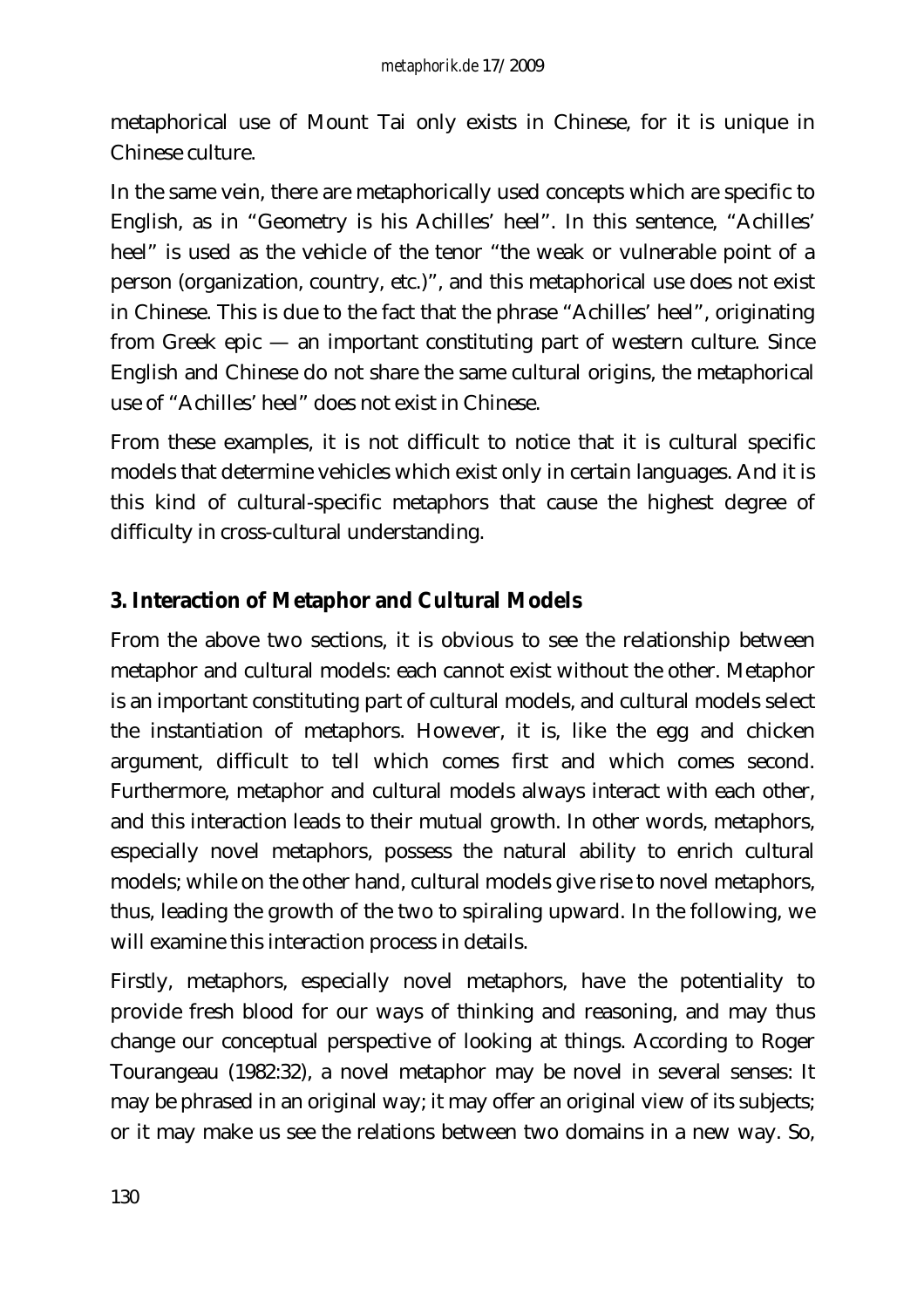novel metaphors include not only those newly born, but also the conventional ones used in an original way and the ones provide us a new perspective of looking at the world. Take the Chinese sentence "牵挂你一生, 爱戴你一世" (Shu Dingfang 2000:89), as an example. Judging from the first sight, it is quite possible to come to the conclusion that it is a vow made to the beloved one. However, it is actually an advertisement for gold jewelry. Understanding this background, the readers are impressed by the novelty and creativeness of the metaphorical use of "牵挂" and "爱戴", whose literal meaning are "to worry about, or care" and "to respect" respectively, while they are now used to refer to the act of putting on the gold jewels and the affection arising from it. This way of novelty belongs to the first type of Tourangeau's new metaphor. It is novel because it gives the conventional words new blood. Another example is Black's metaphor "marriage is a zero-sum game" (Black 1979:29). Black takes the metaphor to mean that marriage is a sustained competition between two contestants, and in this competition the rewards of one can only be obtained at the expense of the other. This metaphor is novel in two ways. First, as a view that most of us would prefer to reject, it contradicts many of our beliefs about marriage. Second, it forces us to package our beliefs about marriage according to a new structure, the structure of games. Thus, the once life-long partners now become competitors in a game; and the compromise in marriage that was once thought cooperative is now regarded as competitive. The novelty of metaphors, to conclude with the words of Lakoff and Johnson (1980:140), is "capable of giving us a new understanding of our experience. Thus, they can give new meaning to our pasts, to our daily activity, and to what we know and believe". Put it another way, novel metaphors give us a new conceptual framework of the world we live in.

Moreover, as a way of structuring our conceptual system, novel metaphors also have the capability to create new realities, including new cultural realities. As Lakoff and Johnson (1980:145) commented, much of cultural change "arises from the introduction of new metaphorical concepts and the loss of old ones." The creative function of metaphor comes to be felt when we begin to understand our experience in terms of the new metaphors and when we begin to act accordingly. Also take the metaphor "marriage is a zero-sum game" as an example. When this metaphor enters the conceptual system that we base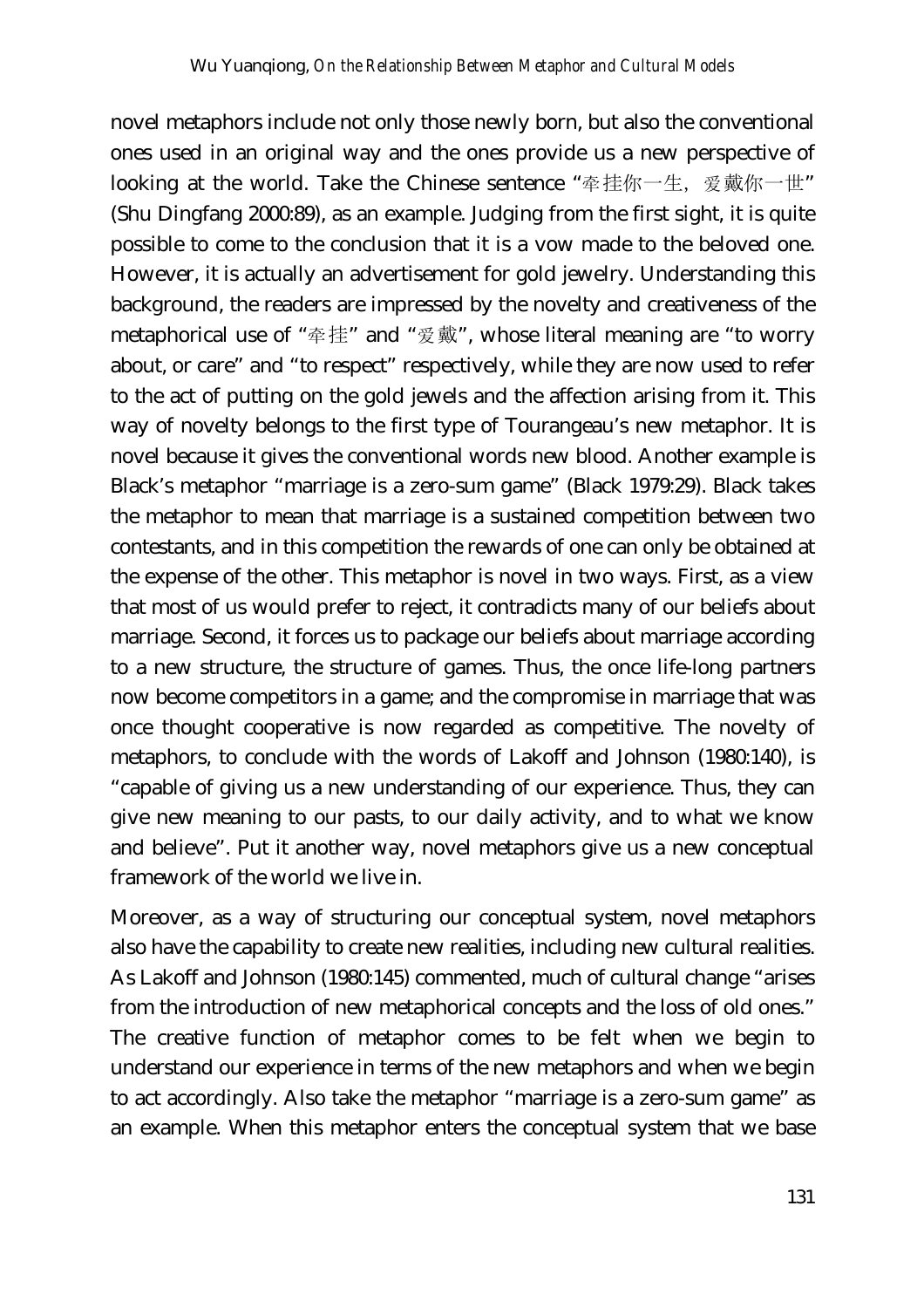our actions on, we came to structure marriage in terms of games, and act accordingly. Thus, the once romantic love journey ends with success or defeat; the once unselfish devotion for happy marriage is replaced by equality between two partners. More and more couples even resort to contracts about the respective share of housework, baby-sitting, salary earning, etc. In this way, the marriage model takes the form of a game or business model, either of which is different from the one before.

On the other hand, when the new marriage model comes to be accepted by the public, it further gives rise to series of novel metaphors. For example, in the game-modeled society, the once happy marriage is now called "boarding the pirate ship"  $(\pm \top \# \#)$ , and the life-long partners "destined foes" or "opponents" (冤家) etc. This mutual enrichment of metaphor and cultural models leads to the spiraled growth of the two.

### **4. Conclusion**

In this paper, we have discussed the relationship between metaphor and cultural models in details. From this, we can see the relationship is not that of one dominant over the other, but that of mutual promotion and constraint. It is so because cultural models, especially the abstract ones, are not free of metaphor, while on the other hand, cultural models play a significant role in selecting and shaping metaphors; moreover, new metaphors have the power to create new models. Or in Ning Yu's words (1998:82), "culture plays a role in shaping metaphor" and in return, metaphor plays a role in constituting and creating culture.

# **5. Bibliography**

- Akhundov, M. D. (1986): *Conceptions of Space and Time* (trans. by Charles Rouges), Cambridge.
- Basso, K. H. (1976): "'Wise Words' of the Western Apache: Metaphor and Semantic Theory", in: Basso, K./Selby, H. (edd.): *Meaning in Anthropology*, Albuquerque, 93-121.
- Black, M. (1962): *Models and Metaphors: studies in language and philosophy*, NewYork.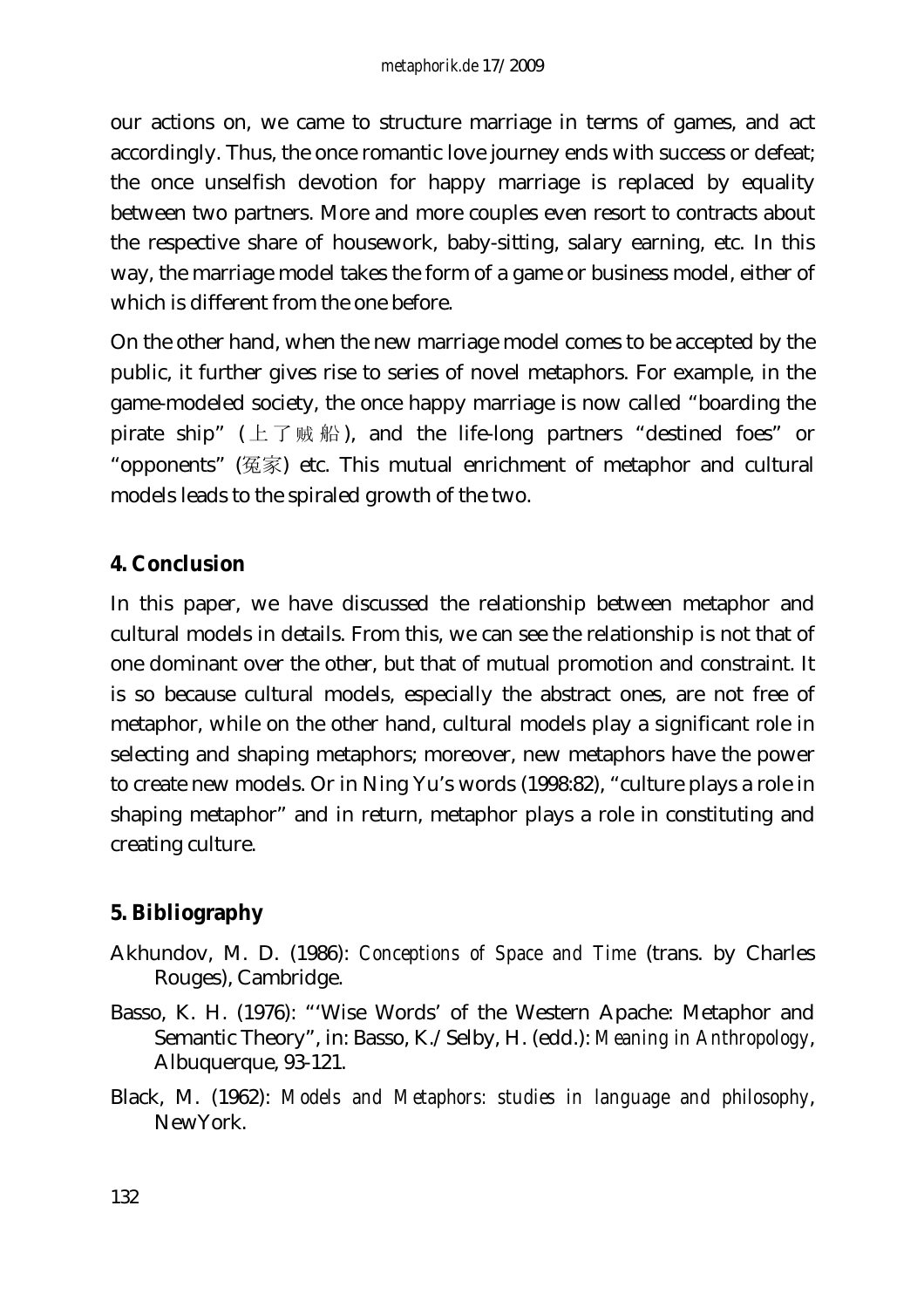- Black, M. (1979): "More About Metaphor", in: Ortony, A. (ed.): *Metaphor and Thought*, New York.
- Fernandez, J. W. (ed.) (1991): *Beyond Metaphor: The Theory of Tropes in Anthropology*, Stanford, CA.
- Fesmire, S. A. (1994): "Aerating the Mind: The metaphor of mental functioning as bodily functioning", in: *Metaphor and Symbolic Activity* 9, 31-44.
- Gibbs, R. W. JR (1996): "Researching Metaphor", in: Cameron, Lynne/Low, Graham (edd.): *Researching and Applying Metaphor*, Cambridge.
- Hoijer, H. (1974): "The Sapir-Whorf Hypothesis", in: Blount, B. G (ed.): *Language, Culture and Society*: *a book of readings,* Cambridge.
- Holland, D./Quinn, N. (1987): *Cultural Models in Language and Thought*, Cambridge.
- Kövecses, Z. (1986): *Metaphors of Anger, Pride, and Love*: *A lexical approach to the structure of concepts,* Amsterdam.
- Kövecses, Z. (1988): *The Language of Love*: *The semantics of passion in conversational English,* Lewisburg, PA.
- Kövecses, Z. (1990a): *Emotion Concepts*, New York.
- Kövecses, Z. (1990b): *Joy*: *An exercise in the description of emotion concepts,* Graz.
- Kövecses, Z. (1991): "Happiness: A definitional effort", in: *Metaphor and Symbolic Activity* 6, 29-46.
- Lakoff, G./Johnson, M. (1980): *Metaphors We Live By*, Chicago/London.
- Lakoff, G. (1990): "The Invariance Hypothesis: Is abstract reason based on image-schemas?", in: *Cognitive Linguistics* 1, 39-74.
- Lakoff, G. (1993): "The Contemporary Theory of Metaphor", in: Ortony, Andrew (ed.), 202-251.
- Lakoff, G. (1994): "What is a Conceptual System?", in: Overton Willis F./Palermo David S. (edd.), 41-90.
- Lakoff, G./Kövecses, Z. (1987): "The Cognitive Model of Anger Inherent in American English", in: Holland, D./Quinn, N. (edd.): *Cultural Models in Language and Thought*, 195-221.
- Quinn, N. (1991): "The Cultural Basis of Metaphor", in: Fernandez, J. W. (ed.), 57-93.
- Richards, I. A. (1936/1981): *The Philosophy of Rhetoric*, Oxford.
- Shu, D. F. (2000): *Studies in Metaphor*, Shanghai.
- Tourangeau, R. (1982): "Metaphor and Cognitive Structure", in: Miall, D. S.